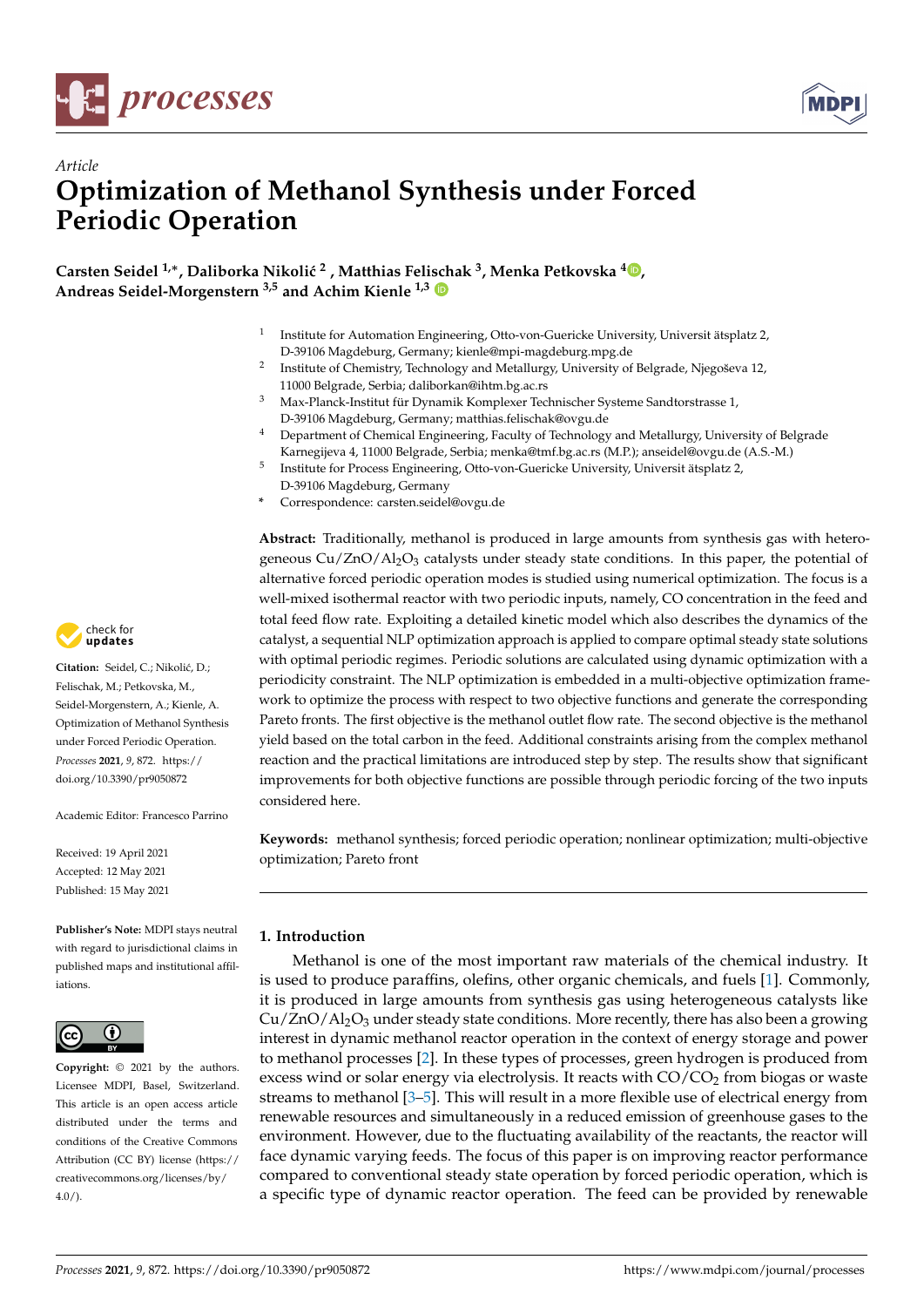resources, conventional sources, or a mixture of both. Forced periodic operation can be beneficial if the time averaged reactor performance under forced periodic operation is higher than the corresponding steady state value, which is only possible for nonlinear systems (see, e.g., [\[6\]](#page-12-4)). In general, the idea is not new and has been discussed since the 1960s (see, e.g.,  $[7-10]$  $[7-10]$ ). For a recent overview, we refer to [\[6](#page-12-4)[,11\]](#page-12-7). For a rigorous evaluation of new forced periodic operation modes, a comparison with optimal steady state conditions is essential. First, work on forced periodic operation of methanol synthesis conducted on some Cu/ZnO and Cu/ZnO/Al<sub>2</sub>O<sub>3</sub> catalysts at temperatures between 225 and 270 °C and relatively moderate pressures between 1.97 and 2.93 MPa was done by [\[12,](#page-12-8)[13\]](#page-12-9). The results indicate a potential of the methanol synthesis for improvement through periodic operation. However, a rigorous optimization of forced periodic operation and corresponding steady states was not performed due to the experimental focus of this work. Hence, a rigorous evaluation of forced periodic operation of methanol synthesis is lacking. This gap is closed in the present paper. Numerical NLP optimization is applied to compare optimal steady state solutions with optimal periodic regimes. Multi-objective optimization is applied to trace out the Pareto fronts to simultaneously maximize the methanol flow rate and the methanol yield with respect to the total carbon feed. Additional constraints arising in practice are integrated. In the first step, a well-mixed isothermal reactor with multiple periodic inputs is considered, namely, CO partial pressure in the feed and total feed flow rate. The underlying mathematical model is based on the lumped kinetic model presented in [\[14,](#page-13-0)[15\]](#page-13-1). It accounts for dynamic changes of the catalyst and shows good agreement with steady state and dynamic experimental data from Vollbrecht [\[16\]](#page-13-2).

# **2. Kinetic Model**

Methanol synthesis from  $CO/CO<sub>2</sub>$ , H<sub>2</sub> over a commercial Cu/ZnO/Al<sub>2</sub>O<sub>3</sub> catalyst considered in this paper comprises the following three reactions

<span id="page-1-3"></span><span id="page-1-2"></span>
$$
CO + 2H_2 \rightleftharpoons CH_3OH,
$$
 (1)

$$
CO2 + 3H2 \rightleftharpoons CH3OH + H2O,
$$
\n(2)

<span id="page-1-0"></span>
$$
CO2 + H2 \rightleftharpoons CO + H2O.
$$
\n(3)

The first and the second reaction represent methanol formation by hydrogenation of CO and  $CO<sub>2</sub>$ . The third reaction is the reverse water–gas shift reaction. For the computations in this paper, we use the simplified reaction kinetics presented in [\[14](#page-13-0)[,15\]](#page-13-1). It assumes a Langmuir–Hinshelwood mechanism with three different active surface centers. The resulting expressions for the three reaction rates are:

$$
r_{\rm CO} = (1 - \phi)k_1 \left( p_{\rm CO} p_{\rm H_2}^2 - \frac{p_{\rm CH_3OH}}{K_{\rm P1}} \right) \Theta^{\odot} \Theta^{\otimes^4},\tag{4}
$$

$$
r_{\rm{CO}_2} = \phi^2 k_2 \left( p_{\rm{CO}_2} p_{\rm{H}_2}^2 - \frac{1}{K_{\rm{P2}}} \frac{p_{\rm{CH}_3OH} p_{\rm{H}_2O}}{p_{\rm{H}_2}} \right) \Theta^{*2} \Theta^{\otimes 4},\tag{5}
$$

$$
r_{\text{RWGS}} = \phi (1 - \phi)^{-1} k_3 \left( p_{\text{CO}_2} - \frac{1}{K_{\text{P3}}} \frac{p_{\text{CO}} p_{\text{H}_2 \text{O}}}{p_{\text{H}_2}} \right) \Theta^* \Theta^{\odot}, \tag{6}
$$

with the reformulated Arrhenius equation:

<span id="page-1-1"></span>
$$
k_j = A_{k,j} \exp\left(-B_j \left(\frac{T_{\text{ref}}}{T} - 1\right)\right). \tag{7}
$$

The reference temperature used is  $T_{ref} = 523.15$  K and equilibrium constants are according to [\[16,](#page-13-2)[17\]](#page-13-3) :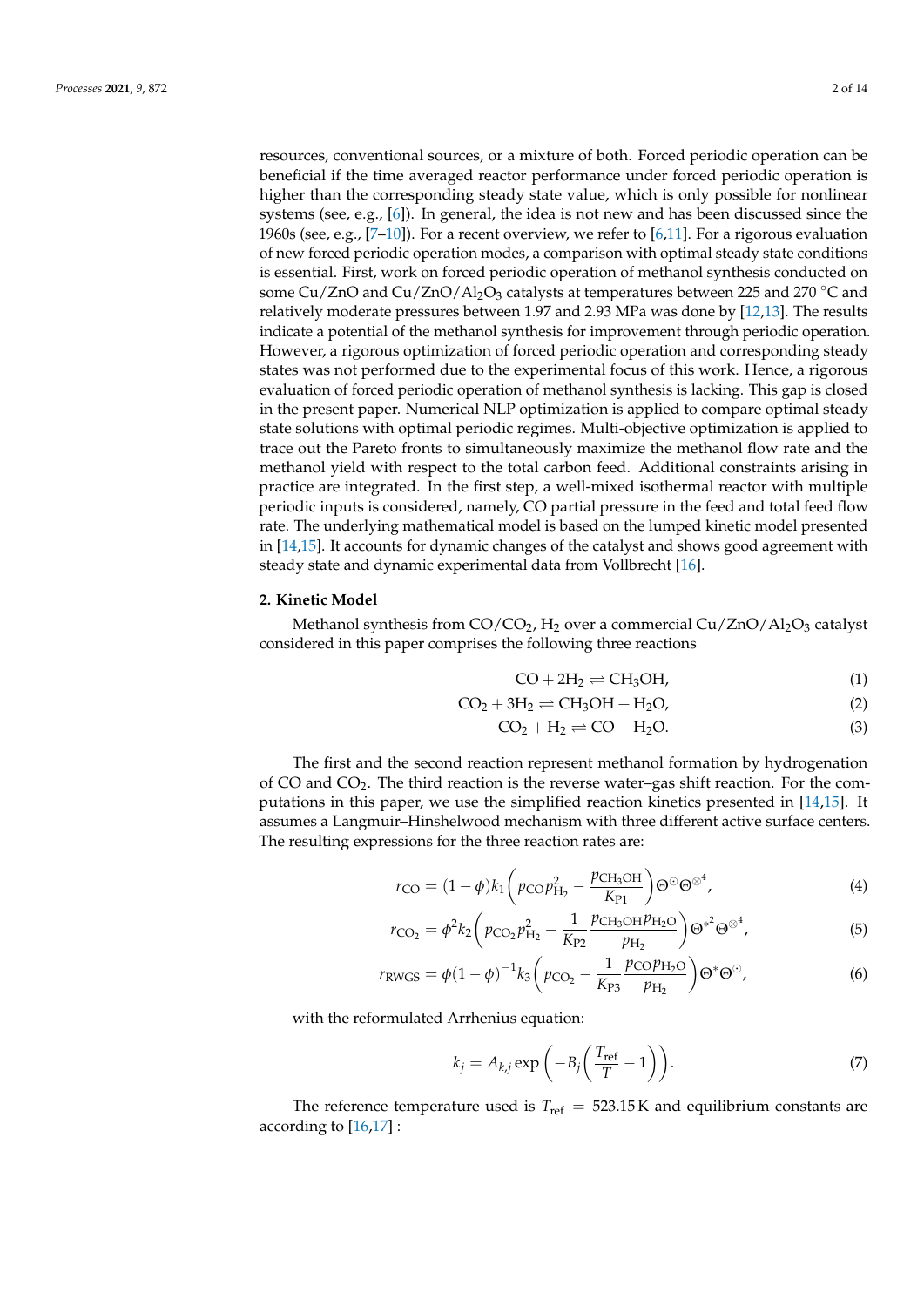lg(*K*<sub>P1</sub>) = 13.8140 + 3784.4/*T* − 9.2833 · lg(*T*) + 3.1475 × 10<sup>-3</sup>*T* − 4.2613 × 10<sup>-7</sup>*T*<sup>2</sup>, (8)  $lg(K_{P2}) = 15.0921 + 1581.7/T - 8.7639 \cdot lg(T) + 2.1105 \times 10^{-3}T - 1.9303 \times 10^{-7}T^2$ , (9)  $log(K_{P3}) = 1.2777 - 2167/T + 0.5194 ⋅ q(T) - 1.037 × 10<sup>-3</sup>T + 2.331 × 10<sup>-7</sup>T<sup>2</sup>$  $(10)$ 

The surface coverages needed in Equations [\(4\)](#page-1-0)–[\(6\)](#page-1-1) are:

<span id="page-2-1"></span>
$$
\Theta^{\odot} = \left(1 + K_{\rm CO} p_{\rm CO} + K_{\rm CH_3OH}^{\odot} p_{\rm CH_3OH} + K_{\rm CO_2}^{\odot} p_{\rm CO_2}\right)^{-1},\tag{11}
$$

$$
\Theta^{\otimes} = \left(1 + \sqrt{K_{\mathrm{H}_2} p_{\mathrm{H}_2}}\right)^{-1},\tag{12}
$$

$$
\Theta^* = \left(1 + \frac{K_{\text{H}_2\text{O}}K_{\text{O}}p_{\text{H}_2\text{O}}}{K_{\text{H}_2}} + K_{\text{CO}_2}^*p_{\text{CO}_2} + K_{\text{CH}_3\text{OH}}^*p_{\text{CH}_3\text{OH}} + K_{\text{H}_2\text{O}}p_{\text{H}_2\text{O}}\right)^{-1}.\tag{13}
$$

These three surface centers have certain properties and are important for different reactions:

 $i : \odot$  for oxidized surface centers, also assumed as active center for CO hydrogenation;<br> $i : *$  for reduced surface centers, also assumed as active center for CO<sub>2</sub> hydrogenation;

ii : ∗ for reduced surface centers, also assumed as active center for CO<sup>2</sup> hydrogenation; : ⊗ as active surface centers for heterolytic decomposition of hydrogen.

It is further assumed that the oxidized surface centers and the reduced surface centers can be reversibly transformed into each other while keeping the total amount of active centers constant [\[14](#page-13-0)[,15\]](#page-13-1). To describe this transformation under dynamic conditions, we introduce the following differential equation:

$$
\frac{d\phi}{dt} = k_1^+ \left( y_{\text{CO}}(\phi_{max} - \phi) - \frac{1}{K_1} y_{\text{CO}_2} \phi \right) + k_2^+ \left( y_{\text{H}_2}(\phi_{max} - \phi) - \frac{1}{K_2} y_{\text{H}_2\text{O}} \phi \right). \tag{14}
$$

A maximum amount of 90 % of reduced centers, i.e., *φ* ≤ 0.9, was assumed, corresponding to  $\phi_{max} = 0.9$  in the above equation [\[15\]](#page-13-1). The equilibrium constants  $K_1$  and  $K_2$ (Equation [\(14\)](#page-2-0)) can be expressed as a function of the free energies according to

<span id="page-2-2"></span><span id="page-2-0"></span>
$$
K_1 = \frac{k_1^+}{k_1^-} = \exp\left(\frac{-\Delta G_1}{RT}\right),\tag{15}
$$

$$
K_2 = \frac{k_2^+}{k_2^-} = \exp\left(\frac{-\Delta G_2}{RT}\right). \tag{16}
$$

Parameters used in this paper are given in Table [1.](#page-3-0) They have been refitted to the experimental data of Vollbrecht [\[16\]](#page-13-2) using  $\phi \leq 0.9$  in the constraint set of the nonlinear least squares problem instead of shifting *φ* by 0.1 as was done in [\[14,](#page-13-0)[15\]](#page-13-1) and also expressed in Equation (24) by [\[18\]](#page-13-4). Hence, the parameter values in this paper are slightly different from those reported in [\[14\]](#page-13-0).

**Table 1.** Parameter values of the methanol kinetic model.

| Parameter                  | Value   | Units                                     |
|----------------------------|---------|-------------------------------------------|
| $A_{k,CO}$                 | 0.00673 | $mol/kg_{cat}/s/bar3$                     |
| $B_{CO}$                   | 26.4549 | $\overline{\phantom{0}}$                  |
|                            | 0.0430  | mol/kg <sub>cat</sub> /s/bar <sup>3</sup> |
| $A_{k,CO_2}$<br>$B_{CO_2}$ | 1.5308  | $\overline{\phantom{0}}$                  |
| $A_{k,RWGS}$               | 0.0117  | $mol/kg_{cat}/s/bar3$                     |
| $B_{RWGS}$                 | 15.6154 | $\overline{\phantom{0}}$                  |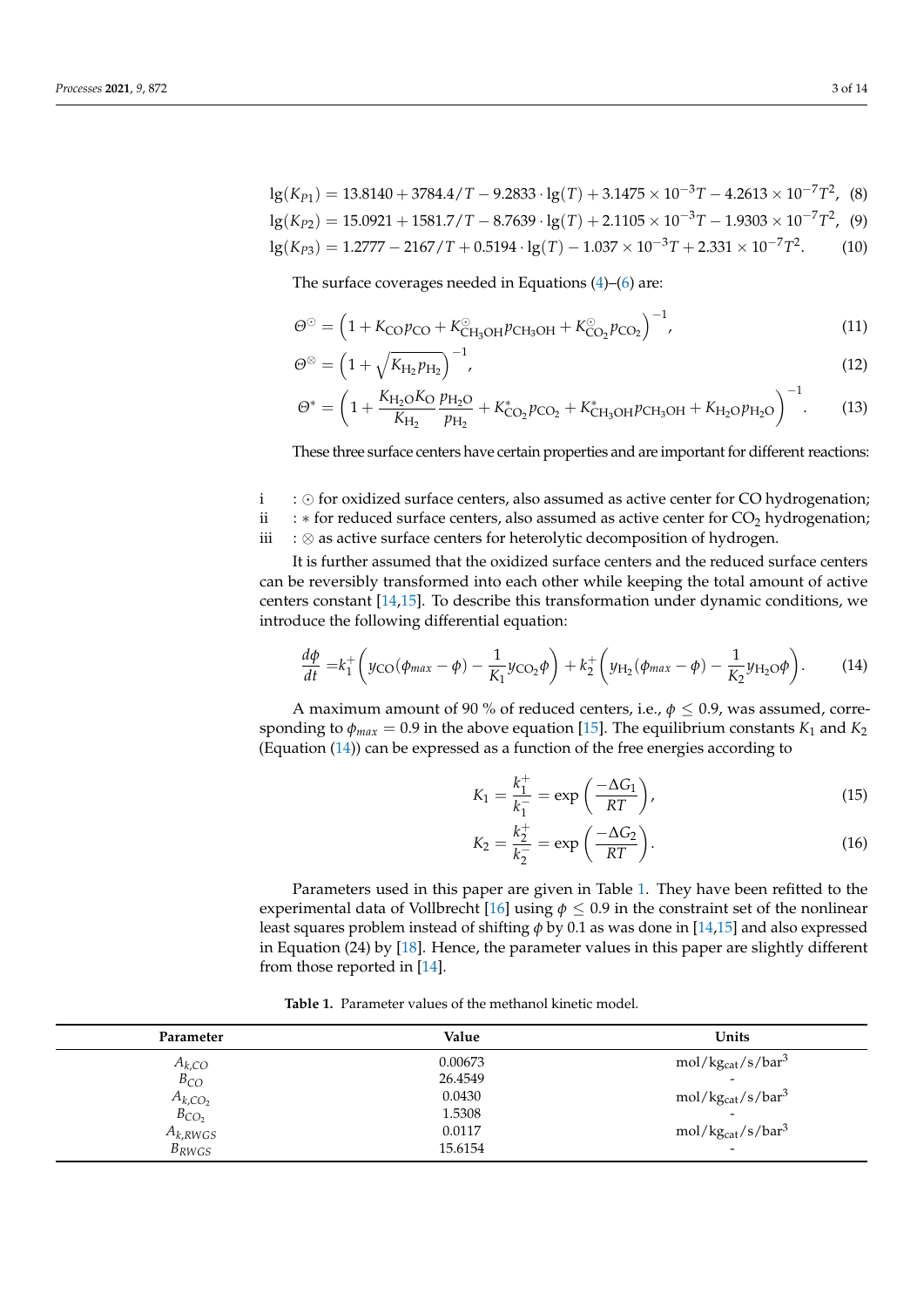<span id="page-3-0"></span>

| Parameter                                                                                                       | Value                   | Units          |
|-----------------------------------------------------------------------------------------------------------------|-------------------------|----------------|
| $\sqrt{K_{H_2}}$                                                                                                | 1.1064                  | $1/\sqrt{bar}$ |
| $K_{CH_3OH}^*$<br>$K_{H_2O}$<br>$K_O$                                                                           | $\theta$                | 1/bar          |
|                                                                                                                 | $\Omega$                | 1/bar          |
|                                                                                                                 |                         |                |
|                                                                                                                 | 0.1497                  | 1/bar          |
|                                                                                                                 | $\Omega$                | 1/bar          |
|                                                                                                                 | 0.0629                  | 1/bar          |
|                                                                                                                 | $\Omega$                | 1/bar          |
| $\begin{matrix} K_{CO} \\ K_{CH_3OH}^{\odot} \\ K_{CO_2}^{\ast} \\ K_{CO_2}^{\odot} \\ \Delta G_1 \end{matrix}$ | $0.3357 \times 10^3$    | J/mol          |
| $\Delta G_2$                                                                                                    | $21.8414 \times 10^3$   | J/mol          |
| $k_1^+$                                                                                                         | $7.9174 \times 10^{-3}$ | 1/s            |
| $k_2^+$                                                                                                         | $0.188\times10^{-4}$    | 1/s            |
| $\varphi_{max}$                                                                                                 | 0.9                     |                |

**Table 1.** *Cont.*

#### **3. Reactor Model**

In this paper, a well-mixed, isothermal CSTR with constant pressure and ideal gas phase is considered, corresponding to the lab-scale micro-Berty reactor described in [\[16\]](#page-13-2). In the following section, the subscripts i and k describe the species (i.e.,  $CH<sub>3</sub>OH$ ,  $CO<sub>2</sub>$ , CO,  $H_2$ ,  $H_2O$ ,  $N_2$ , total number  $N_k = 6$ ) and the subscript j describes the reaction (total number  $N_r = 3$ ). The superscript *G* denotes the gas phase and *S* the solid phase. Under the abovementioned assumptions, the model equations follow from the overall material balances of each component i according to

$$
\frac{dn_i}{dt} = \frac{d}{dt}(n_i^G + n_i^S) = \dot{n}_0 y_{i,0} - \dot{n}y_i + m_{\text{kat}} \sum_{j=1}^{N_r} v_{i,j} r_j,\tag{17}
$$

with

<span id="page-3-3"></span>
$$
n_i^G = y_i n^G,\tag{18}
$$

<span id="page-3-1"></span>
$$
n_i^S = m_{\text{kat}} q_{\text{sat}} \Theta_i. \tag{19}
$$

Therein,  $\Theta_i$  is the total coverage of component i at the different surface centers of the solid phase. It is assumed that the Θ*i*s are in equilibrium with the gas phase and therefore depend on the partial pressures of the gas phase according to  $\Theta_i = \Theta_i(p_1, p_2, ... p_{N_k})$ , as described in detail in Appendix [A.](#page-12-10) Further, due to the assumption of an ideal gas phase and a constant pressure,  $n^G$  is constant. Therefore, the time derivatives of  $n_i^G$  and  $n_i^S$  are

$$
\frac{dn_i^G}{dt} = n_G \frac{dy_i}{dt},\tag{20}
$$

<span id="page-3-4"></span><span id="page-3-2"></span>
$$
\frac{dn_i^S}{dt} = m_{\text{kat}} q_{\text{sat}} \sum_{k=1}^{N_k} \frac{\partial \Theta_i}{\partial p_k} \frac{dp_k}{dt}.
$$
 (21)

The derivatives *∂*Θ*i*/*∂p<sup>k</sup>* are also explained in Appendix [A.](#page-12-10) Substituting Equations [\(20\)](#page-3-1) and [\(21\)](#page-3-2) into Equation [\(17\)](#page-3-3) yields with  $p_k = py_k$ 

$$
n^G \frac{dy_i}{dt} + m_{\text{kat}} q_{\text{sat}} p \sum_{k=1}^{N_k} \frac{\partial \Theta_i}{\partial p_k} \frac{dy_k}{dt} = \dot{n}_0 y_{i,0} - \dot{n} y_i + m_{\text{kat}} \sum_{j=1}^{N_r} v_{i,j} r_j \tag{22}
$$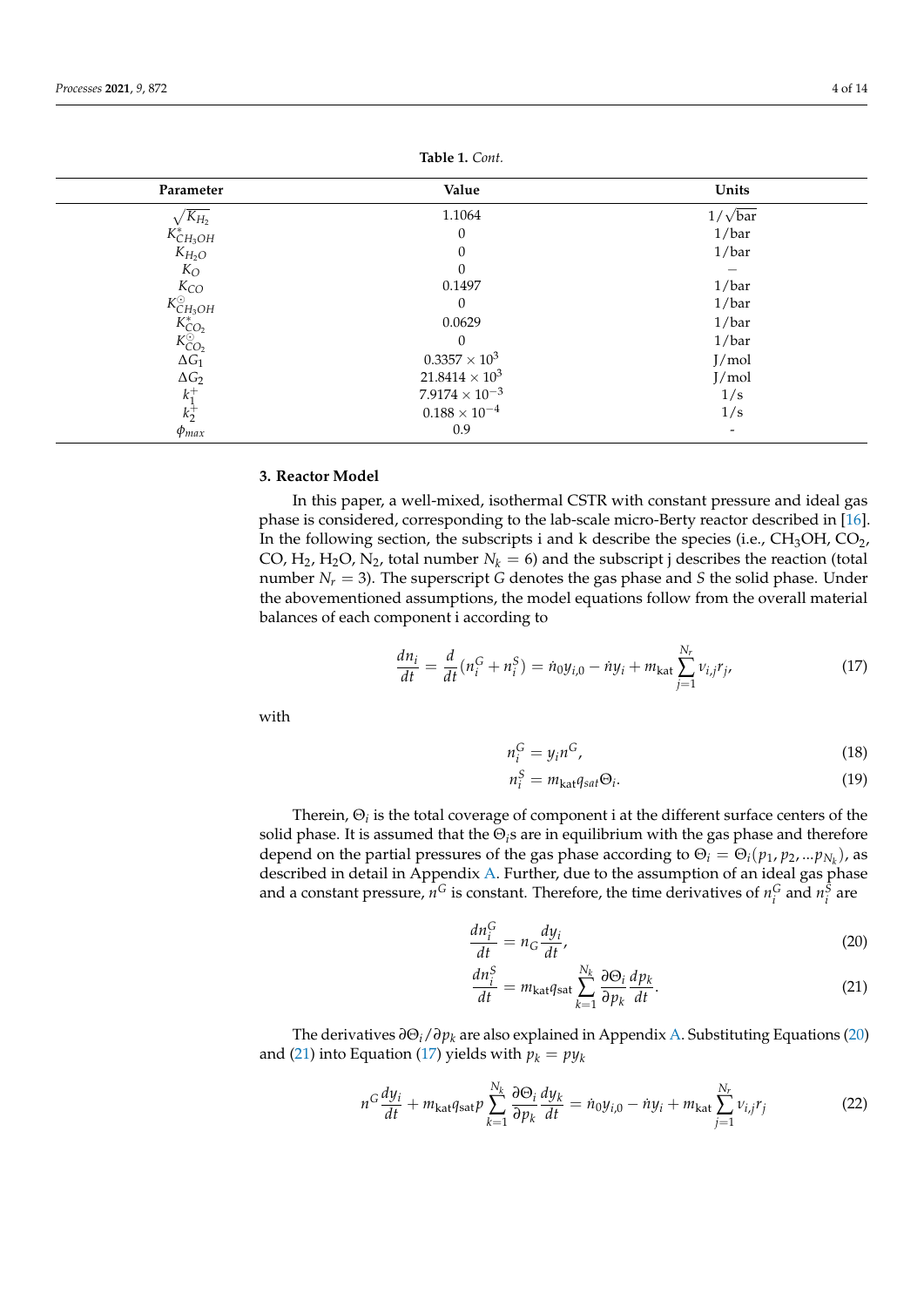The total material balance is obtained by summation of the component material balances over all species:

<span id="page-4-0"></span>
$$
m_{\text{kat}}q_{\text{sat}}p\sum_{i=1}^{N_k}\sum_{k=1}^{N_k}\frac{\partial\Theta_i}{\partial p_k}\frac{dy_k}{dt} = \dot{n}_0 - \dot{n} + m_{\text{kat}}\sum_{i=1}^{N_k}\sum_{j=1}^{N_r}v_{i,j}r_j.
$$
 (23)

Equation  $(23)$  is used for the calculation of the flow rate *n*<sup> $i$ </sup> at the outlet, which is, in general, different from the flow rate at the inlet, because the number of moles and also the volumes are not preserved by chemical reaction network Equations [\(1\)](#page-1-2)–[\(3\)](#page-1-3) considered here. For the numerical calculations, the flow rate at the outlet in the component material balances [\(22\)](#page-3-4) was eliminated using the total material balance [\(23\)](#page-4-0). Finally, conversion of the material balances to volumetric quantities can be done using the ideal gas law

$$
n^G = \frac{pV^G}{RT}, \qquad \dot{n}_0 = \frac{p_0\dot{V}_0}{RT_0}, \qquad \dot{n} = \frac{p\dot{V}}{RT}, \tag{24}
$$

with equal pressures and temperatures in the in- and outlet  $p_0 = p$ ,  $T_0 = T$  for the isothermal and isobaric mode of operation considered here.

# **4. Methods**

# *4.1. Steady State Optimization*

For a rigorous evaluation of improvements by forced periodic operation, the calculation of optimal steady state conditions is required as a reference. Steady state optimization is formulated as a nonlinear program (NLP) according to

$$
\max_{x,y} J
$$

$$
h(x,y) = 0
$$

$$
g(x,y) < 0
$$

$$
lb \le x \le ub
$$

where *J* represents a suitable performance criterion (production rate or yield), **y** the state variables and **x** additional optimization variables. In the present paper, pressure, temperature and the steady state flow rate at the inlet are fixed and the inlet composition of the reaction mixture is optimized. Details and bounds on the variables are given in the Results section. Equality constraints are represented by the model equations. Additional equality and inequality constraints are also discussed in the Results section. The NLP problem was solved in MATLAB 2020b using fmincon with a multi-start algorithm with 250 starting points to avoid suboptimal local minima, which are a well-known problem for the present type of nonlinear and hence nonconvex optimization problem (see, e.g., Horst and Tuy [\[19\]](#page-13-5).

## *4.2. Optimization of Forced Periodic Operation*

Following the ideas in [\[20–](#page-13-6)[23\]](#page-13-7), simultaneous periodic forcing of two input variables *u*<sub>periodic,1</sub> and *u*<sub>periodic,2</sub> is considered, which is often more promising than periodic forcing of a single input variable. In particular, the focus of this paper is two harmonic forcing functions according to

$$
u_{\text{periodic},1}(t) = u_{\text{SS},1}(1 + A_1 \cos(\omega t)),\tag{25}
$$

$$
u_{\text{periodic},2}(t) = u_{\text{SS},2}(1 + A_2 \cos(\omega t + \Delta \phi)).\tag{26}
$$

The forcing parameters to be optimized are the amplitudes *A*1, *A*2, the forcing frequency *ω* and the phase shift ∆*φ* between the two input variables. Additionally, the op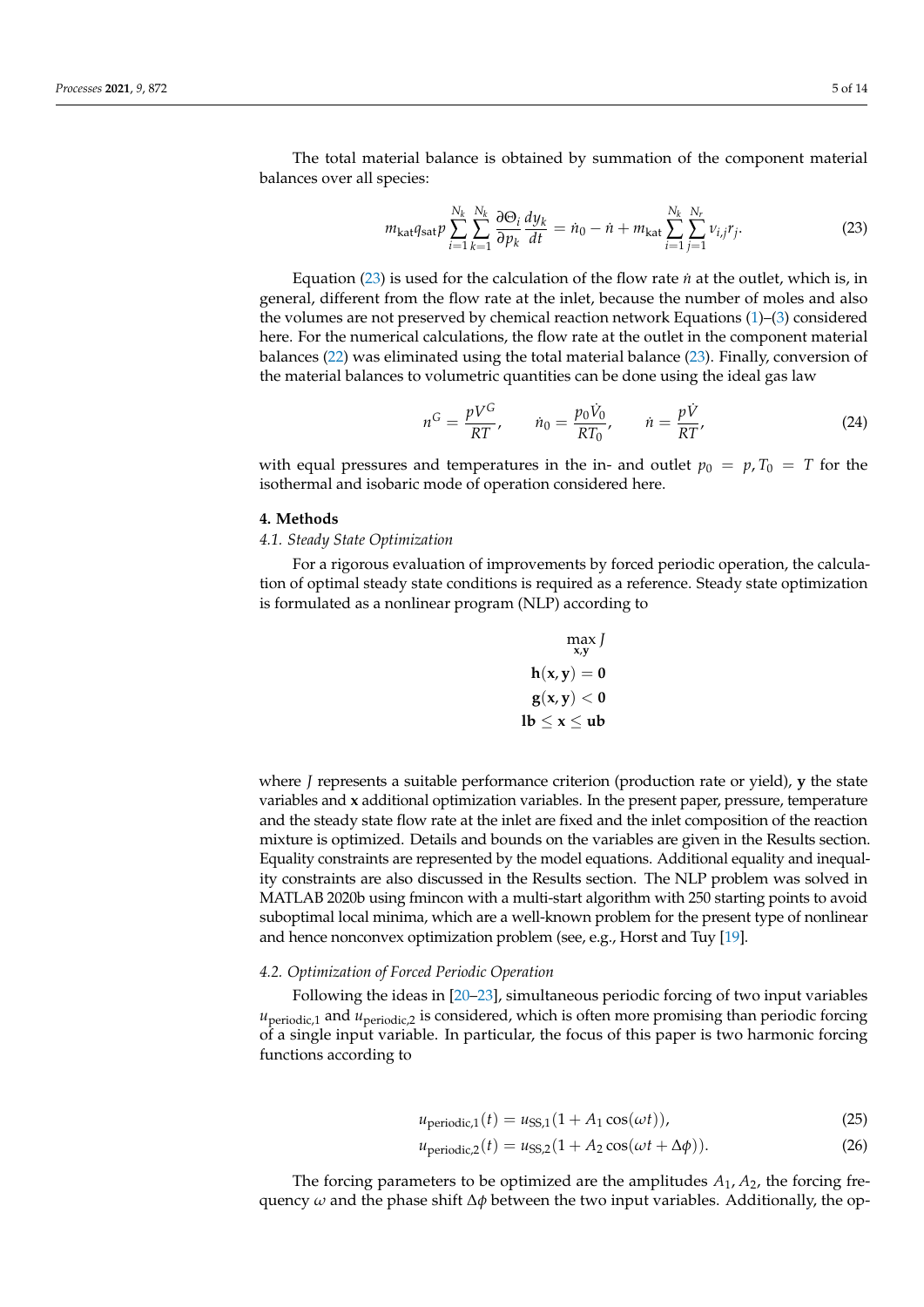erating point and the corresponding inputs  $u_{SS}$  have to be optimized to find the most promising operating point for the forced periodic operation. In general, this operating point can differ from the optimal steady state of  $\circ$  tion. The corresponding optimization problem is formulated as

$$
\max_{x,y} J
$$
  
\n
$$
y(0) = y(\tau)
$$
  
\n
$$
M(y)\dot{y} = h(x,y)
$$
  
\n
$$
g(x,y) < 0
$$
  
\n
$$
lb \le x \le ub
$$

where the first condition implies periodicity of the solution. The length of the period *τ* is determined by the forcing frequency  $\omega$  according to  $\tau = 2\pi/\omega$ . The calculation of periodic solutions requires a solution of the dynamic model equations, as indicated by the dynamic constraints. Further inequality constraints will be discussed in more detail in the Results section. The dynamic optimization problem was solved in MATLAB 2020b with fmincon and a multi-start optimization approach with a sequential approach (see, e.g., Cervantes and Biegler [\[24\]](#page-13-8)).

## *4.3. Multi-Objective Optimization*

In the present case, multiple, rather than single, objectives are of interest for evaluating the reactor performance. The two objective functions to be considered in this paper are

<span id="page-5-0"></span>
$$
J_1 = \overline{n}_{\text{CH}_3\text{OH}} \tag{27}
$$

<span id="page-5-1"></span>
$$
J_2 = Y_{\text{Carbon}} = \frac{\overline{n}_{\text{CH}_3\text{OH,out}}}{\overline{n}_{\text{Carbon,in}}}.
$$
 (28)

The first objective function is the time averaged molar outlet flow rate of methanol. The second objective function is the time averaged yield of methanol, based on the carbon species entering the reactor. Average values were calculated using a single period with 1000 equidistant time points.

The system for methanol synthesis is complex and nonlinear. A straightforward approach with a weighted sum of both objectives may give poor results for steep or even nonconvex Pareto fronts [\[25,](#page-13-9)[26\]](#page-13-10). Therefore, the *e*-constraint method is applied. This is a scalarization technique which reduces the multi-objective optimization problem to a single objective optimization with the second objective function as an additional constraint  $[27-29]$  $[27-29]$ . The quantity  $\epsilon$  is used as a parameter to change this constraint between a given upper and lower bound of the second objective. For the optimization of periodic regimes, the multi-objective problem formulation reads, e.g.,

$$
\begin{array}{c}\n\max_{x,y} J_1 \\
\text{s.t.} \quad J_2 \le \epsilon \\
y(0) = y(\tau) \\
\text{M}(y)\dot{y} = h(x,y) \\
g(x,y) < 0 \\
\text{lb} \le x \le \text{ub}\n\end{array}
$$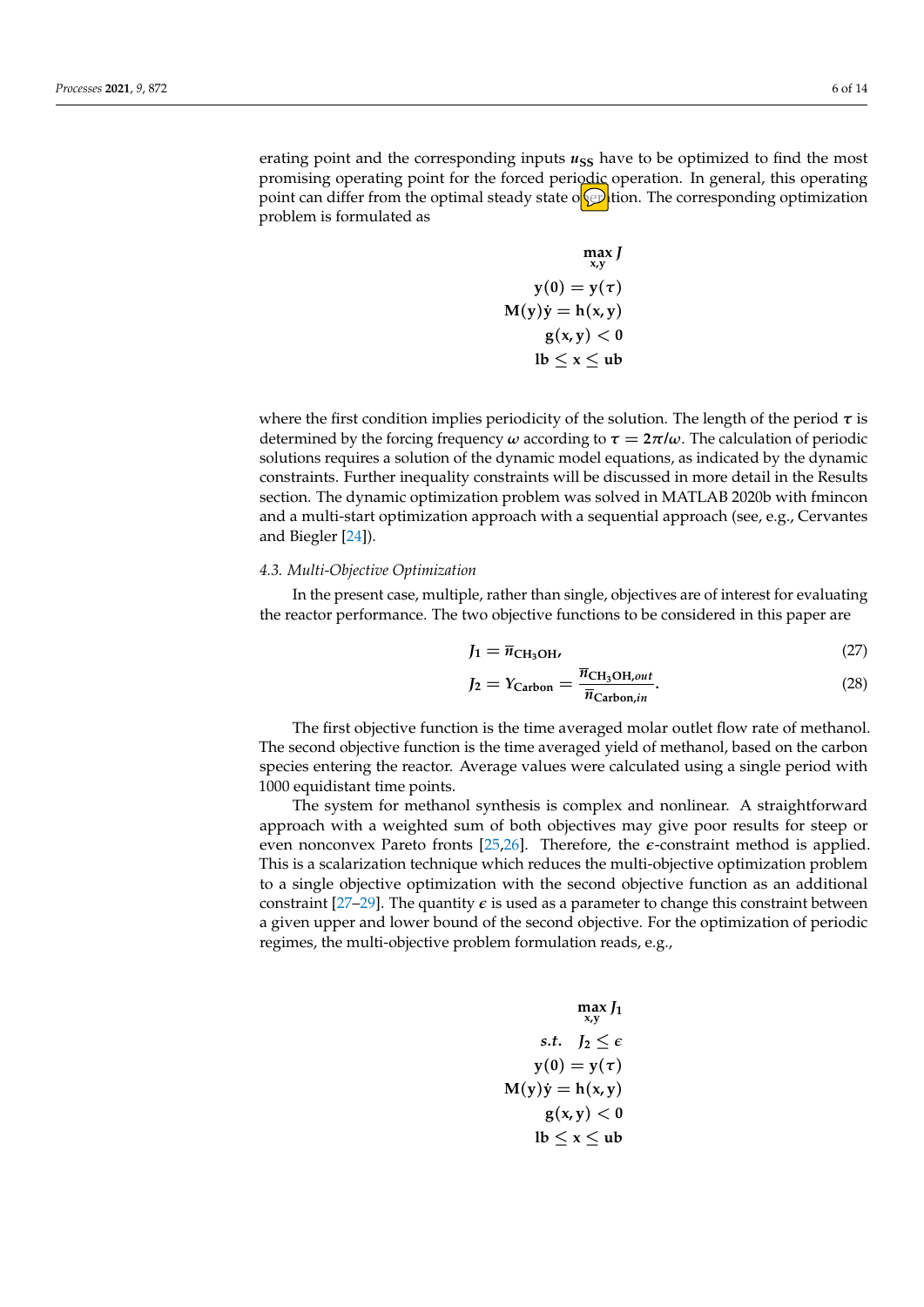An analogous formulation applies to the multi-objective steady state optimization. Both multi-objective optimization problems are solved again in MATLAB 2020b with fmincon, and a multi-start heuristic with 250 starts per point on the Pareto front.

#### **5. Results**

#### *5.1. Steady State Multi-Objective Optimization*

For steady state operation pressure, temperature and volumetric flow rate at the inlet are fixed and the composition of the reaction mixture at the inlet is optimized. Parameter values correspond to a lab-scale micro-Berty reactor according to Vollbrecht [\[16\]](#page-13-2). They are summarized together with the fixed operational parameters in Table [2.](#page-6-0)

| Parameter                         | Value                 | Units          |
|-----------------------------------|-----------------------|----------------|
| n                                 | 60                    | bar            |
| т                                 | 473                   | К              |
|                                   | 0.15                  | -              |
| $\frac{y_{\rm N_2,0}}{\dot{V}_0}$ | $1.14\times10^{-7}$   | $m^3/s$        |
| $V^{\tilde{G}}$                   | $1.03 \times 10^{-4}$ | m <sup>3</sup> |
| $m_{\rm kat}$                     | 0.00395               | kg             |
| $q_{\text{sat}}$                  | 0.98                  | mol/kg         |

<span id="page-6-0"></span>**Table 2.** Process parameters.

For steady state optimization, the following additional constraints are used:

$$
y_{\text{CO},0} + y_{\text{CO}_2,0} + y_{\text{H}_2,0} + y_{\text{N}_2,0} = 1, \tag{29}
$$

$$
y_{\rm CO,0} + y_{\rm CO_2,0} \ge 0.01,\tag{30}
$$

$$
\begin{bmatrix} 0 \\ 0 \\ 0.5 \end{bmatrix} \le \begin{bmatrix} y_{\text{CO},0} \\ y_{\text{CO}_2,0} \\ y_{\text{H}_2,0} \end{bmatrix} \le \begin{bmatrix} 1 \\ 1 \\ 0.85 \end{bmatrix}.
$$
 (31)

The first constraint represents the summation condition of all species in the feed. The second constraint guarantees at least **1%** of carbon in the feed to ensure methanol production. Furthermore, lower and upper bounds for the feed species are implemented. Hydrogen is assumed to always be available in excess. A multi-objective optimization regarding Equations [\(27\)](#page-5-0) and [\(28\)](#page-5-1) was done and the resulting Pareto front is shown in Figure [1.](#page-7-0) Two reference points OP1 and OP4 are marked on the Pareto front of steady state operation represented by the crosses in Figure [1.](#page-7-0) At the Pareto optimal steady state operating point OP1, the methanol flow rate is 336 mmol/min/kg*cat* with a yield of 61%. At the Pareto optimal steady state operating point OP4, the methanol flow rate is 413 mmol/min/kg*cat* with a yield of 52%. The corresponding optimal steady state feed concentrations are shown in the first three diagrams of Figure [2.](#page-7-1) It can be seen from Figure [2](#page-7-1) that the optimal feed contains more CO than CO**2**. This is a well-known fact, which follows from the equilibrium limitations of the reaction network and in particular the water inhibition for methanol production (see, e.g., Vollbrecht [\[16\]](#page-13-2) and references therein). The optimal CO and CO**2** concentrations in the feed are continuously decreasing from the left to the right along the Pareto front.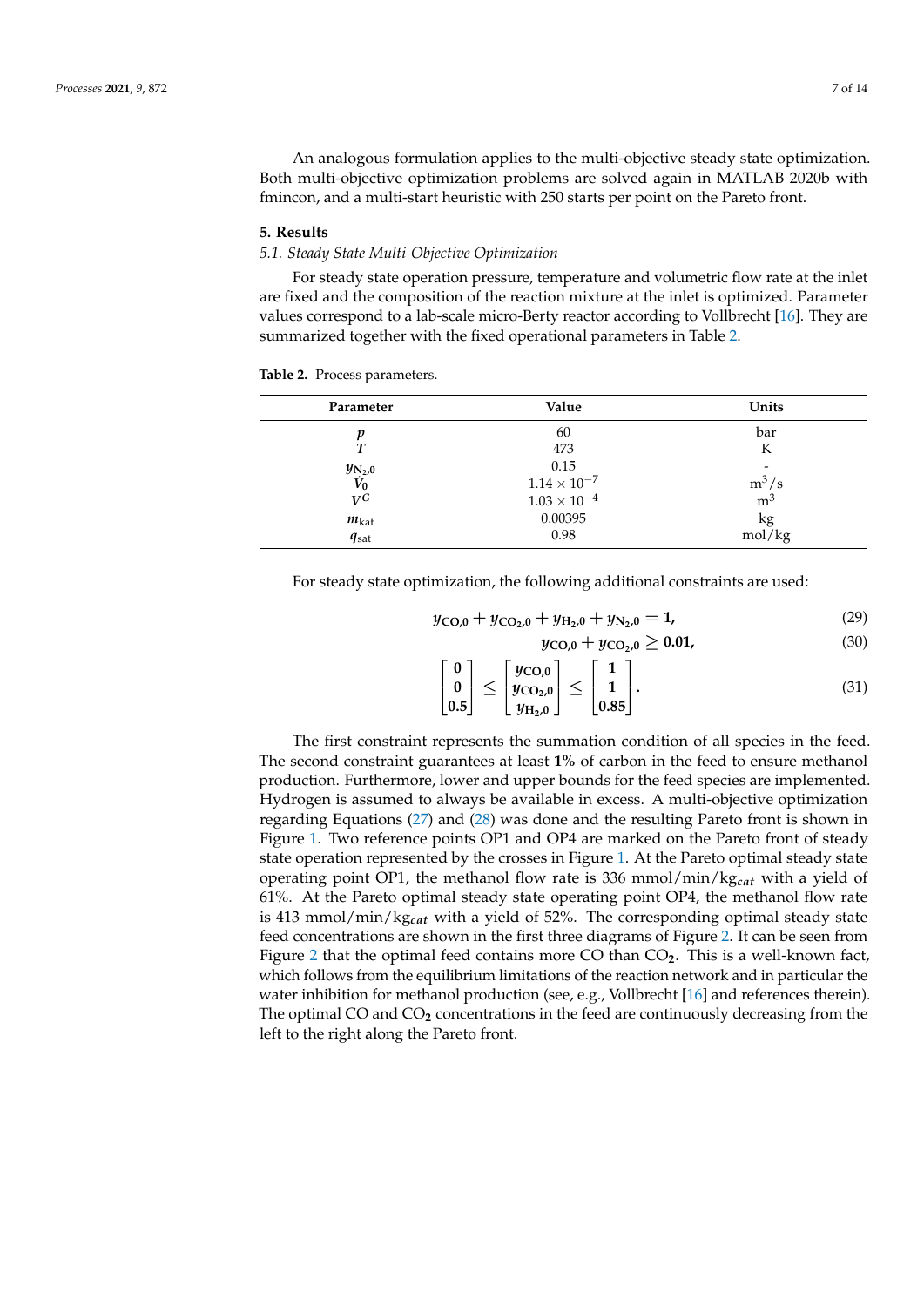<span id="page-7-0"></span>

Figure 1. Pareto fronts for methanol synthesis: x: optimal steady state operation,  $\square$ : optimal forced periodic operation,  $\bigcirc$ : chosen operating points.

<span id="page-7-1"></span>

Figure 2. Optimized parameter values along the Pareto fronts in Figure [1:](#page-7-0) x: optimal steady state operation,  $\Box$ : optimal forced periodic operation. Subplots (a-c) show the optimized feed concentration of CO<sub>2</sub>, CO and H<sub>2</sub>. Subplots (d-h) show the optimized forcing parameters A<sub>CO</sub>, A<sub>N2</sub>, A<sub>F</sub>, period time *τ* and phase shift Δφ.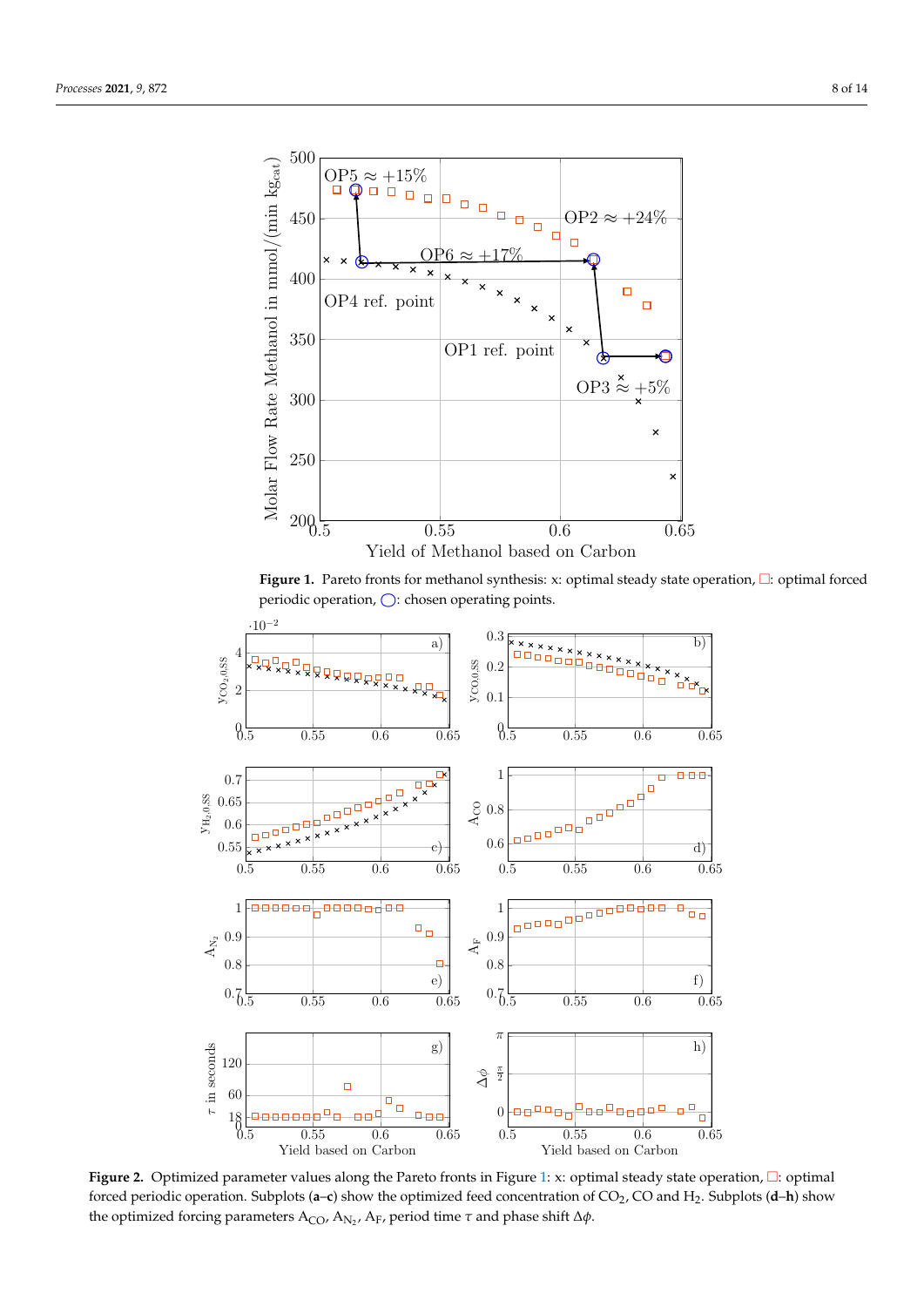## *5.2. Multi-Objective Optimization of Forced Periodic Operation*

Using the nonlinear frequency response method [\[30](#page-13-13)[,31\]](#page-13-14), it was found that simultaneous periodic modulation of the CO feed concentration and the volumetric flow rate at the inlet according to

$$
y_{\text{CO},0}(t) = y_{\text{CO},0,\text{SS}}(1 + A_{\text{CO}}\cos(\omega t)),\tag{32}
$$

<span id="page-8-1"></span><span id="page-8-0"></span>
$$
\dot{V}_0 = \dot{V}_{0,\text{SS}}(1 + A_F \cos(\omega t + \Delta \phi)).\tag{33}
$$

are most promising for forced periodic operation.

To satisfy the summation condition for all  $y_{i,0}$  at any time *t*, the N<sub>2</sub> inert gas feed concentration is also varied periodically in an opposite way in order to compensate the periodic change of the CO feed concentration

$$
y_{\rm N_2,0}(t) = y_{\rm N_2,0,SS}(1 - A_{\rm N_2}\cos(\omega t)).
$$
\n(34)

For  $V_{0.5S}$ , a fixed value of  $1.14 \times 10^{-7}$  m<sup>3</sup>/s, and for  $y_{N_2,0,SS}$ , a fixed value of 0.15 was used (see also Table [2\)](#page-6-0). The other parameter values in Table [2](#page-6-0) were also used for the optimization of forced periodic operation. With the CO modulation, the carbon content is varied. The flow rate modulation affects the residence time.

Additional constraints used for the optimization of forced periodic operation are

<span id="page-8-2"></span>
$$
y_{\rm CO, 0, SS} + y_{\rm CO_2, 0, SS} + y_{\rm H_2, 0, SS} + y_{\rm N_2, 0, SS} - 1 = 0,
$$
\n(35)

<span id="page-8-3"></span>
$$
A_{\rm CO}y_{\rm CO,0,SS} - A_{\rm N_2}y_{\rm N_2,0,SS} = 0,\t\t(36)
$$

$$
y_{\rm CO, 0, SS} + y_{\rm CO_2, 0, SS} \ge 0.01,\tag{37}
$$

<span id="page-8-4"></span>
$$
y_i(0) - y_i(\tau) = 0,\t\t(38)
$$

<span id="page-8-5"></span> $y_{CH_3OH}(0) + y_{CO}(0) + y_{CO_2}(0) + y_{H_2}(0) + y_{H_2O}(0) + y_{N_2}(0) - 1 = 0,$  (39)

<span id="page-8-6"></span>
$$
\begin{bmatrix} 0 \\ 0 \\ 0.5 \\ 0 \\ 0 \\ 0 \\ 0 \\ 18 \\ -\pi \\ 0 \end{bmatrix} \leq \begin{bmatrix} y_{\text{CO},0} \\ y_{\text{CO}_2,0} \\ y_{\text{H}_2,0} \\ A_{\text{F}} \\ A_{\text{CO}} \\ A_{\text{N}_2} \\ \pi \\ 0 \\ y_0 \end{bmatrix} \leq \begin{bmatrix} 1 \\ 1 \\ 0.85 \\ 1 \\ 1 \\ 1 \\ 3600 \\ \pi \\ 1 \end{bmatrix} . \tag{40}
$$

Therein, Equations [\(32\)](#page-8-0) and [\(34\)](#page-8-1), together with constraints [\(35\)](#page-8-2) and [\(36\)](#page-8-3), guarantee that the summation conditions at the inlet are satisfied at each time *t*. Equation [\(38\)](#page-8-4) represents the periodicity constraint, with an appropriate summation condition for the state variables at the beginning of the period [\(39\)](#page-8-5).

Lower and upper bounds for the optimization variables are summarized in Equation [\(40\)](#page-8-6). The amplitudes are bounded between 0 and 1. The phase shift is bounded between −*π* and *π*. It was found (data not shown) that the improvement through periodic forcing increases with increasing frequency. However, in view of practical implementation, the period time  $\tau$  is limited here between 18 s and 3600 s.

An additional constraint arises when taking a look at the reaction Equations  $(1)$  – $(3)$ . The reactions of methanol synthesis are mole number and volume reducing. Therefore, an additional path constraint for the outlet flow rate is required to ensure a positive outlet flow at constant pressure at any time point according to

$$
\dot{V}(t) > 0. \tag{41}
$$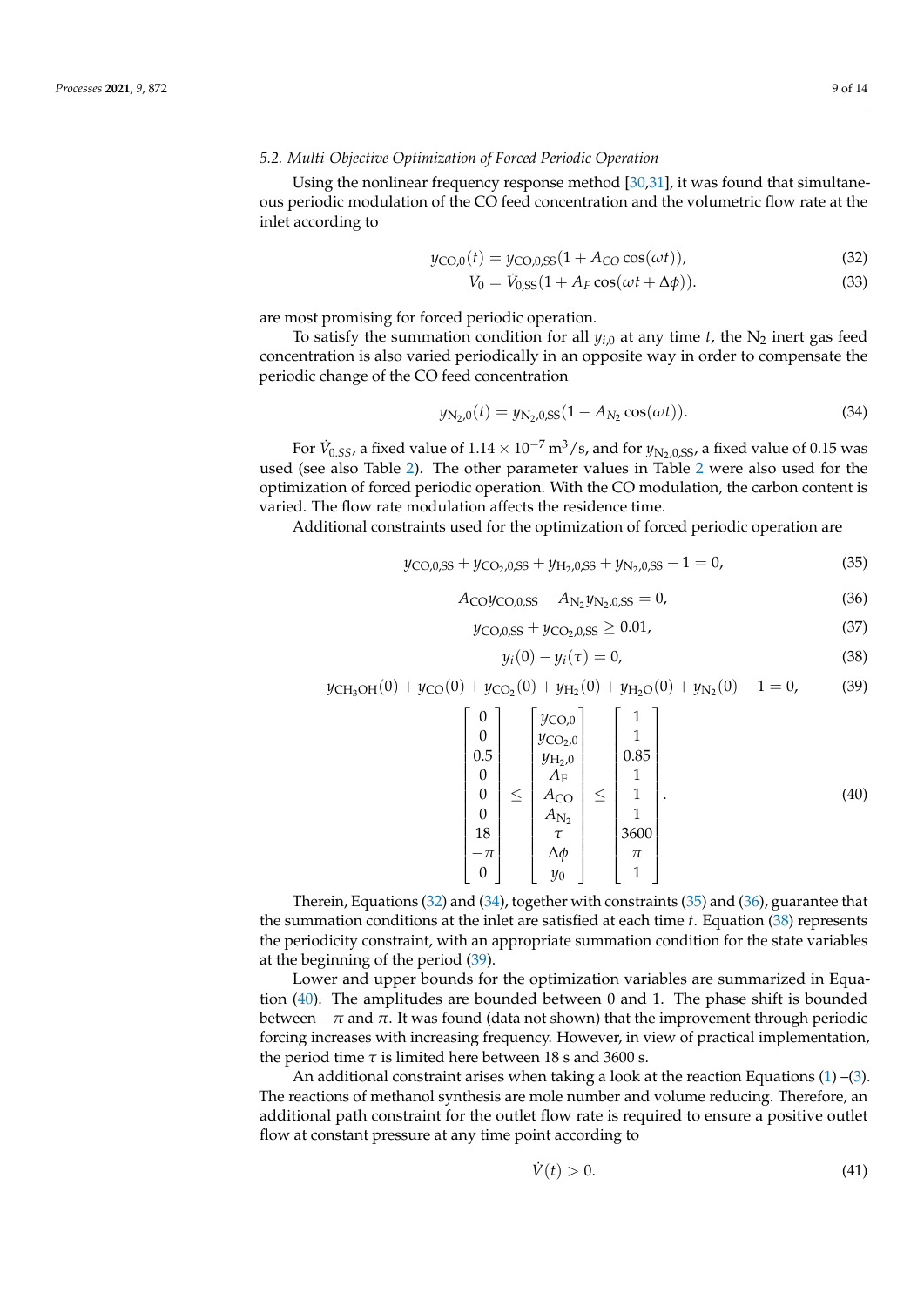Results for the multi-objective optimization of forced periodic optimization are also shown in Figure [1](#page-7-0) and compared to optimal steady state operation. Percentages of improvement for the individual objective functions [\(27\)](#page-5-0) and [\(28\)](#page-5-1) relative to the optimal steady state operating points OP1 and OP4 are also given in this figure. The improvement in the methanol flow rate is between 15% at OP5 and 24% at OP3 and increases from left to right along the Pareto front. The improvement for the yield is between 17% at OP6 and 5% at OP3 and decreases from left to right along the Pareto front. The corresponding optimized parameter values for forced periodic operation are shown in Figure [2.](#page-7-1) The trends of the mean inlet concentrations  $y_{i,0,S}$  follow the trends of the corresponding steady state values in the first three diagrams. The amplitude of CO forcing is increasing from left to right, whereas the amplitude of  $N_2$  is decreasing correspondingly as explained above. The amplitude of the flow rate forcing is almost constant. The predicted optimal phase shift between CO concentration and flow rate is low over the whole range. The period *τ* is close to the lower boundary of 18 s most of the time. The outlier between a yield of 0.55 and 0.6 most likely represents a close by local optimum. The inlet concentrations and forcing parameters for the presented operating points in Figure [1](#page-7-0) are summarized in Table [3.](#page-10-0) Finally, the values of the variables  $y_i$ ,  $\dot{V}$  and  $\phi$  and the relative amount of reduced surface centers, at the beginning of the period at  $t = 0$ , are shown in Figure [3](#page-9-0) to illustrate the evolution of the periodic solutions along the Pareto front.

<span id="page-9-0"></span>

**Figure 3.** Initial values **y**(**0**) for forced periodic operation along the Pareto fronts in Figure [1.](#page-7-0) Subplots  $(a-f)$  show the initial values of CH<sub>3</sub>OH, CO<sub>2</sub>, CO, H<sub>2</sub>, H<sub>2</sub>O and N<sub>2</sub>. Subplot (**g**) shows the intial values of the relative amount of reduced surface centers *φ*. Subplot (**h**) shows the initial values of the flow rate at the outlet.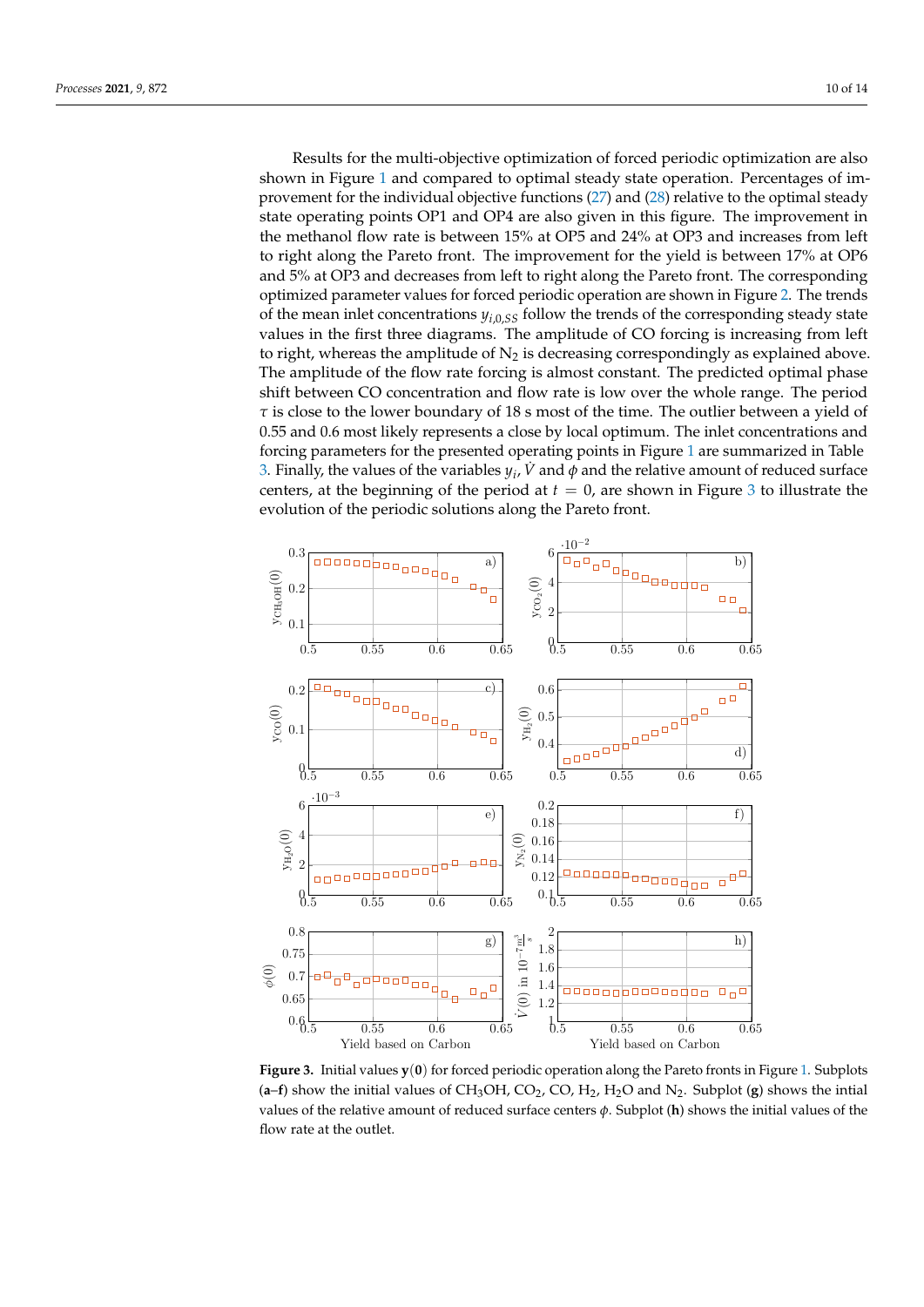| OP              | $y_{CO2,0,SS}$ | $y_{CO,0,SS}$ | $y_{\mathrm{H}_2,0,\mathrm{SS}}$ | $A_{\rm F}$              | Aco    | $A_{N_2}$                | $\tau$ in s              | Δφ       |
|-----------------|----------------|---------------|----------------------------------|--------------------------|--------|--------------------------|--------------------------|----------|
| OP1             | 0.0296         | 0.184         | 0.6453                           |                          | -      | $\overline{\phantom{0}}$ | $\overline{\phantom{a}}$ |          |
| OP <sub>2</sub> | 0.0266         | 0.152         | 0.6714                           |                          | 0.9866 |                          | 34                       | 0.1637   |
| OP3             | 0.0176         | 0.1206        | 0.7118                           | 0.97                     |        | 0.804                    | 18.5                     | $-0.253$ |
| OP4             | 0.0314         | 0.273         | 0.5433                           | $\overline{\phantom{a}}$ | -      | $\overline{\phantom{0}}$ | $\overline{\phantom{a}}$ |          |
| OP5             | 0.0345         | 0.238         | 0.577                            | 0.9378                   | 0.6291 |                          | 18                       | $-0.04$  |
| OP6             | 0.0266         | 0.152         | 0.6714                           |                          | 0.9866 |                          | 34                       | 0.1637   |
|                 |                |               |                                  |                          |        |                          |                          |          |

<span id="page-10-0"></span>**Table 3.** Operating conditions for presented operating points from Figure [1.](#page-7-0)

In summary, we find that the Pareto front of optimal forced periodic operation always lies above the Pareto front of optimal steady state operation, with somewhat substantial improvements for the conditions considered here.

#### **6. Conclusions**

In this contribution, we have shown theoretically that the performance of methanol synthesis from synthesis gas with a commercial Cu/ZnO/Al<sub>2</sub>O<sub>3</sub> catalyst can be improved significantly by periodic forcing of the CO feed concentration and the phase-shifted feed flow rate compared to optimal steady state operation. Improvements were measured in terms of methanol flow rate and methanol yield relative to the total carbon in the feed. The focus was on harmonic forcing functions, and a well-mixed isothermal CSTR. Due to the complexity of the methanol synthesis using a  $Cu/ZnO/Al<sub>2</sub>O<sub>3</sub>$  catalyst, the isothermal CSTR should be considered as a first reasonable step to provide some fundamental insight into the effect of forced periodic operation on methanol synthesis.

In industry, methanol synthesis is usually performed in a cooled fixed bed reactor. Perfect isothermicity cannot be achieved in such a reactor and additional temperature effects play a role. They may put additional constraints on practical reactor operation but also offer additional degrees of freedom for periodic forcing, which we want to investigate in our future work. However, since the modeling of a fixed bed reactor leads to a set of partial differential equations, more advanced numerical methods are required for optimization purposes.

The results in this paper show that excess hydrogen in the feed is beneficial for the methanol flow rate and the yield in terms of total carbon for steady state and forced periodic operation. In practice, the cost of hydrogen can be a major factor, particularly for renewable methanol. For reduced hydrogen feed, the production rate of methanol and the yield will be reduced for steady state as well as forced periodic operation compared to the over-stoichiometric case considered in this paper. However, it is expected that forced periodic operation will be still superior to the steady state operation due to the additional degrees of freedom. To quantify the economic benefit, further calculations are required using an economic objective function accounting for the specific hydrogen supply cost. In view of practical applications, this will be done for a fixed bed reactor in our future work. Further, we are aiming at an experimental validation of the theoretical findings presented in this paper. Experiments, however, are not trivial due to the relatively high pressure and the properties of the reactants considered here and are therefore clearly beyond the scope of the present paper and a subject for future research.

**Author Contributions:** Conceptualization, C.S. and A.K.; methodology, C.S., A.K., D.N. and M.P.; numerical studies , C.S.; writing original draft , C.S. and A.K.; review and editing, A.K., M.F., A.S.-M., D.N. and M.P.; Funding acquisition, A.S.-M., A.K. and M.P. All authors have read and agreed to the published version of the manuscript.

**Funding:** Gefördert durch die Deutsche Forschungsgemeinschaft (DFG)—SPP2080 "Katalysatoren und Reaktoren unter dynamischen Betriebsbedingungen für die Energiespeicherung und -wandlung"— Förderkennzeichen Kl 417/6-1, PE 2915/1-1, SE 586/24-1 (Projektnummer: 406561907). Financial support by the German Research Foundation (DFG) is gratefully acknowledged through the priority program SPP 2080 under grant Kl 417/6-1, PE 2915/1-1, SE 586/24-1 (project number: 406561907).

**Institutional Review Board Statement:** Not applicable.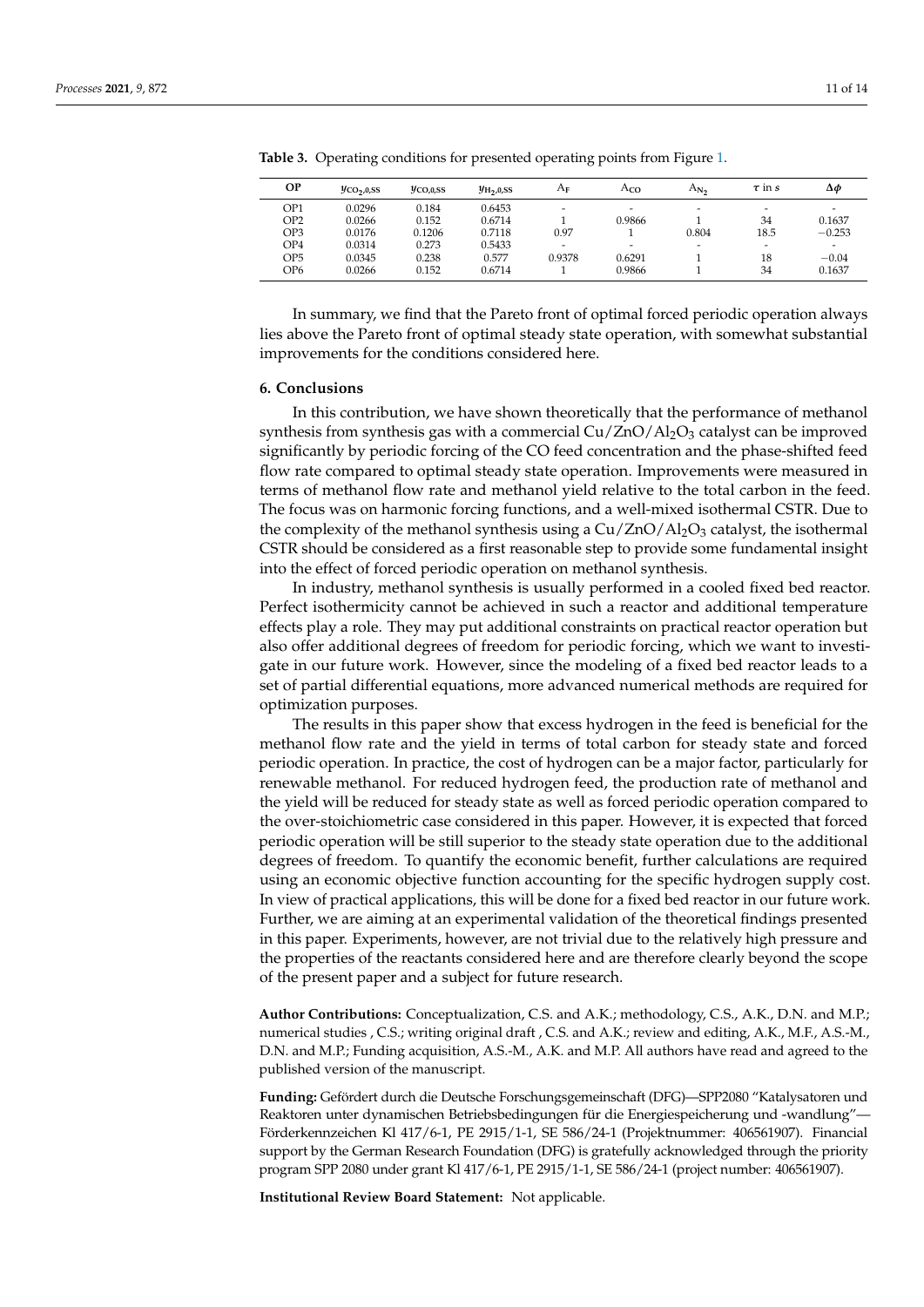**Informed Consent Statement:** Not applicable.

**Data Availability Statement:** Not applicable.

**Conflicts of Interest:** The authors declare no conflict of interest.

# **Nomenclature**

| $A_x$                                              | amplitude of input $CO$ , $N_2$ or volumetric flow rate                                                   |
|----------------------------------------------------|-----------------------------------------------------------------------------------------------------------|
| $\Delta G$ [J/mol]                                 | Gibbs free energy                                                                                         |
|                                                    | objective function                                                                                        |
| $k_j$ [mol/s/kg <sub>cat</sub> /bar <sup>3</sup> ] | reaction rate constant for $j = 1, 2$                                                                     |
| $k_3$ [mol/s/kg <sub>cat</sub> /bar]               | reaction rate constant for $j = 3$                                                                        |
| $k_1^+, k_2^+$ [1/s]                               | reaction rate constant for oxidation and reduction of the catalyst                                        |
| $K_i$                                              | adsorption constant                                                                                       |
| $K_{Pj}[1/\bar{\mathrm{bar}}^2]$                   | equilibrium constant for $j = 1, 2$                                                                       |
| $K_{P3}[-]$                                        | equilibrium constant for $j = 3$                                                                          |
| $K_1, K_2$                                         | equilibrium constant for oxidation and reduction of the catalyst                                          |
| $\dot{n}$ [mol/s]                                  | molar flow rate                                                                                           |
| $n_i$ [mol/s]                                      | molar flow rate of component i                                                                            |
| p[bar]                                             | pressure                                                                                                  |
| $p_i$ [bar]                                        | partial pressure of compenent i                                                                           |
| $q_{sat}$ [mol/kg <sub>cat</sub> ]                 | specific number of surface centers                                                                        |
| $R$ [J/K/mol]                                      | gas constant                                                                                              |
| $r_j$ [mol/s/kg <sub>cat</sub> ]                   | rate of reaction $j$                                                                                      |
| T[K]                                               | temperature                                                                                               |
| и                                                  | general input                                                                                             |
| $V_G$ [m <sup>3</sup> ]                            | volume of the gas phase in the reactor                                                                    |
| $\dot{V}$ [m <sup>3</sup> /s]                      | volumetric flow rate                                                                                      |
| x                                                  | optimization variables                                                                                    |
| у                                                  | general output variables                                                                                  |
| $y_i$                                              | mole fraction of component i                                                                              |
| $Y_{\text{Carbon}}$                                | yield of methanol based on total carbon in the feed                                                       |
| Greek letters                                      |                                                                                                           |
| Θ                                                  | relative number of free surface centers                                                                   |
| $\tau$ [s]                                         | period time                                                                                               |
| $\phi_{\rm max}$                                   | maximum fraction of reduced centers on the catalyst surface                                               |
| φ                                                  | fraction of reduced centers on the catalyst surface                                                       |
| $\Delta \phi$                                      | phase shift                                                                                               |
| $\omega[1/s]$                                      | frequency                                                                                                 |
| Subscripts                                         |                                                                                                           |
| periodic                                           | forced periodic feed stream                                                                               |
| SS                                                 | steady state                                                                                              |
| $\boldsymbol{0}$                                   | feed stream                                                                                               |
| i                                                  | component ( $i = 1 \text{CH}_3\text{OH}$ , $i = 2 \text{CO}_2$ , $i = 3 \text{CO}$ , $i = 4 \text{H}_2$ , |
|                                                    | $i = 5$ H <sub>2</sub> O, $i = 6$ N <sub>2</sub> )                                                        |
| j                                                  | reaction ( $j = 1$ CO hydrogenation, $j = 2$ CO <sub>2</sub> hydrogenation,                               |
|                                                    | $j = 3$ RWGS)                                                                                             |
| Superscripts                                       |                                                                                                           |
| G                                                  | gas phase                                                                                                 |
| $\cal S$                                           | solid phase                                                                                               |
| $\ast$                                             | reduced surface center                                                                                    |
| $_{\odot}$                                         | oxidized surface center                                                                                   |
| ⊗                                                  | reduced surface center                                                                                    |
| Abbreviations                                      |                                                                                                           |
| <b>OP</b>                                          | Operating point                                                                                           |
|                                                    |                                                                                                           |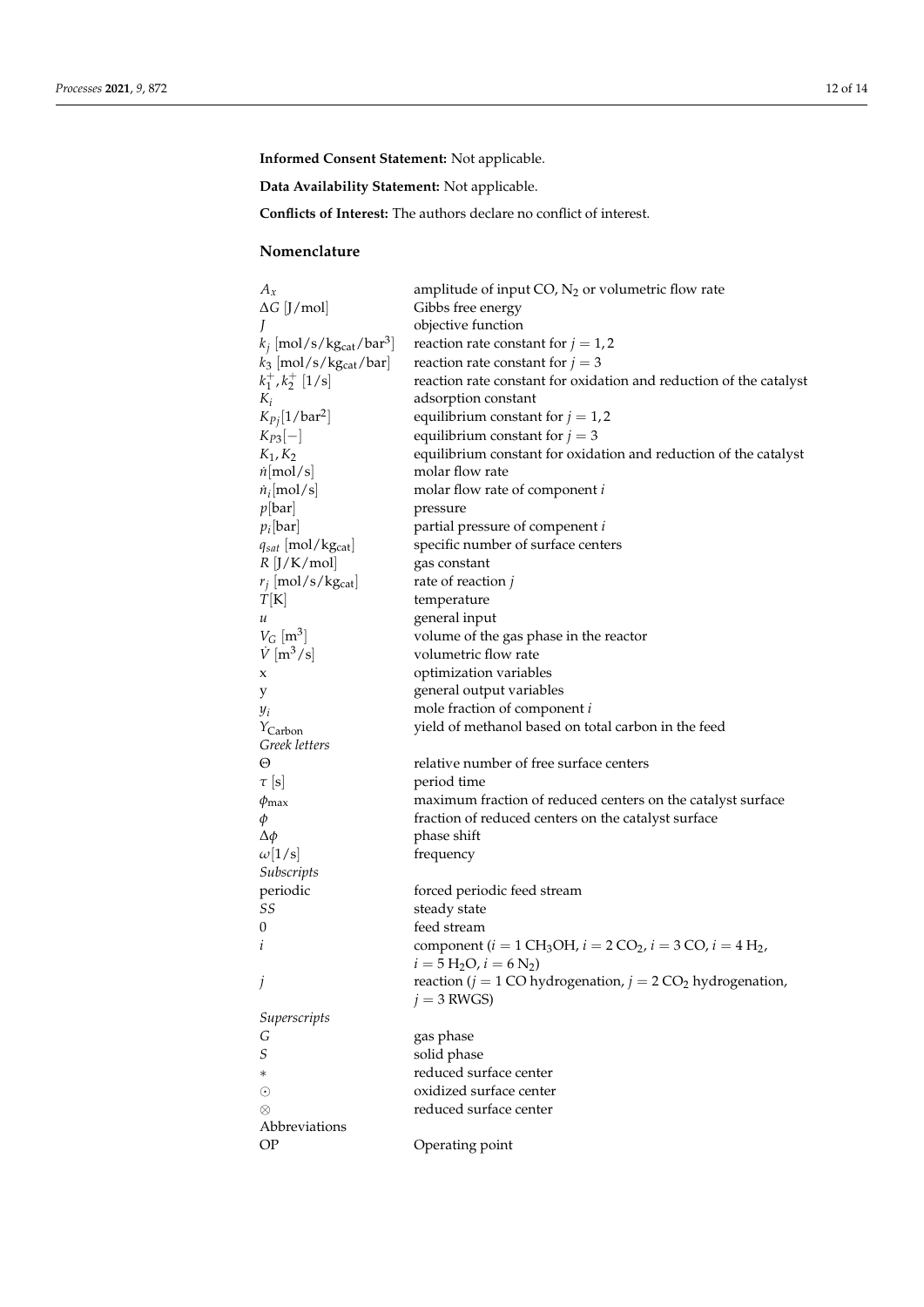# <span id="page-12-10"></span>**Appendix A. Partial Derivatives of the Isotherms of the Adsorbed Species**

For the reactor model, the partial derivatives of the isotherms of the adsorbed species *∂*Θ*<sup>i</sup>*  $\frac{\partial \mathcal{O}_i}{\partial p_k}$  are required. Therein,  $\Theta_i$  is the total coverage of component i at the different surface centers of the solid phase. According to Equations [\(11\)](#page-2-1)–[\(13\)](#page-2-2), the following components are adsorbed at the different surface centers:

- (i)  $\odot$  oxidized surface centers: CH<sub>3</sub>OH, CO<sub>2</sub>, CO
- (ii) \* reduced surface centers:  $CH<sub>3</sub>OH$ ,  $CO<sub>2</sub>$ ,  $H<sub>2</sub>$ ,  $H<sub>2</sub>O$
- (iii)  $\otimes$  surface centers for heterolytic decomposition of hydrogen: H<sub>2</sub>

The corresponding adsorption isotherms are as follows:

<span id="page-12-11"></span>
$$
\Theta_i^{\odot} = K_i^{\odot} p_i \Theta^{\odot}, \quad \text{for i=CH_3OH, CO_2, CO}
$$
 (A1)

$$
\Theta_i^* = K_i^* p_i \Theta^*, \quad \text{for i=CH_3OH, CO_2, H_2O} \tag{A2}
$$

$$
\Theta_H^* = \sqrt{K_{H_2} p_{H_2}} \Theta^*, \quad \text{and} \tag{A3}
$$

<span id="page-12-12"></span>
$$
\Theta_H^{\otimes} = \sqrt{K_{H_2} p_{H_2}} \Theta^{\otimes} \tag{A4}
$$

with  $\Theta^{\odot}$ ,  $\Theta^*$ ,  $\Theta^{\otimes}$  according to Equations [\(11\)](#page-2-1)–[\(13\)](#page-2-2). According to the reaction mechanism presented in [\[14](#page-13-0)[,16\]](#page-13-2), it is assumed that hydrogen, i.e., *H*<sup>2</sup> from the gas phase, is adsorbed and simultaneously decomposed into elementary hydrogen, so that in the solid phase only elementary hydrogen is present. This explains the square root in Equations [\(A3\)](#page-12-11) and [\(A4\)](#page-12-12).

The total coverage of component i in the solid phase is the sum over all surface centers which adsorb this component, for methanol this is, for example

$$
\Theta_{CH_3OH} = \Theta_{CH_3OH}^{\odot} + \Theta_{CH_3OH}^* \tag{A5}
$$

Accordingly, the derivatives are also obtained by summation of the corresponding individual derivatives, e.g.,

$$
\frac{\partial \Theta_{CH_3OH}}{\partial p_k} = \frac{\partial \Theta_{CH_3OH}^{\circ}}{\partial p_k} + \frac{\partial \Theta_{CH_3OH}^*}{\partial p_k}, \quad \text{for all k} \tag{A6}
$$

Finally, it should be noted that the set of equations is given here in full, despite the fact that some of the parameters are zero (see Table [1\)](#page-3-0).

#### **References**

- <span id="page-12-0"></span>1. Asinger, F. *Methanol—Chemie und Energierohstoff*; Springer: Berlin/Heidelberg, Germany, 1986.
- <span id="page-12-1"></span>2. Kalz, K.F.; Kraehnert, R.; Dvoyashkin, M.; Dittmeyer, R.; Gläser, R.; Krewer, U.; Reuter, K.; Grunwaldt, J.D. Future challenges in heterogeneous catalysis: Understanding catalysts under dynamic reaction conditions. *ChemCatChem* **2017**, *9*, 17–29. [\[CrossRef\]](http://doi.org/10.1002/cctc.201600996)
- <span id="page-12-2"></span>3. Olah, G.A. Beyond oil and gas: The methanol economy. *Angew. Chem.* **2005**, *44*, 2636–2639. [\[CrossRef\]](http://dx.doi.org/10.1002/anie.200462121) 4. Martín, M. Methodology for solar and wind energy chemical storage facilities design under uncertainty: Methanol production from CO<sup>2</sup> and hydrogen. *Comput. Chem. Eng.* **2016**, *92*, 43–54. [\[CrossRef\]](http://dx.doi.org/10.1016/j.compchemeng.2016.05.001)
- <span id="page-12-3"></span>5. Raeuchle, K.; Plass, L.; Wernicke, H.J.; Bertau, M. Methanol for renewable energy storage and utilization. *Energy Technol.* **2016**, *4*, 193–200. [\[CrossRef\]](http://dx.doi.org/10.1002/ente.201500322)
- <span id="page-12-4"></span>6. Petkovska, M.; Nikoli´c, D.; Seidel-Morgenstern, A. Nonlinear frequency response method for evaluating forced periodic operations of chemical reactors. *Isr. J. Chem.* **2018**, *58*, 663–681. [\[CrossRef\]](http://dx.doi.org/10.1002/ijch.201700132)
- <span id="page-12-5"></span>7. Douglas, J.M.; Rippin, D.W.T. Unsteady state process operation. *Chem. Eng. Sci.* **1966**, *21*, 305–315. [\[CrossRef\]](http://dx.doi.org/10.1016/0009-2509(66)85023-6)
- 8. Horn, F.J.M. Periodic countercurrent processes. *Ind. Eng. Chem. Process Des. Dev.* **1967**, *6*, 20–30. [\[CrossRef\]](http://dx.doi.org/10.1021/i260021a006)
- 9. Baily, J.E. Periodic operation of chemical reactors: A review. *Chem. Eng. Commun.* **1973**, *1*, 111–124. [\[CrossRef\]](http://dx.doi.org/10.1080/00986447408960421)
- <span id="page-12-6"></span>10. Silveston, P.L. Periodic operation of chemical reactors—A review of the experimental literature. *Sadhana* **1987**, *10*, 217–246. [\[CrossRef\]](http://dx.doi.org/10.1007/BF02816206)
- <span id="page-12-7"></span>11. Silveston, P.L.; Hudgins, R.R. *Periodic Operation of Reactors*; Elsevier: Amsterdam, The Netherlands, 2013.
- <span id="page-12-8"></span>12. Nappi, A.O.; Fabbricino, L.; Hudgins, R.R.; Silveston, P.L. Influence of forced feed composition cycling on catalytic methanol synthesis. *Can. J. Chem. Eng.* **1994**, *72*, 657–671. [\[CrossRef\]](http://dx.doi.org/10.1002/cjce.5450630613)
- <span id="page-12-9"></span>13. Chanchlani, K.G.; Hudgins, R.R.; Silveston, P.L. Methanol synthesis under periodic operation: An experimental investigation. *Can. J. Chem. Eng.* **1985**, *63*, 963–970. [\[CrossRef\]](http://dx.doi.org/10.1002/cjce.5450720416)